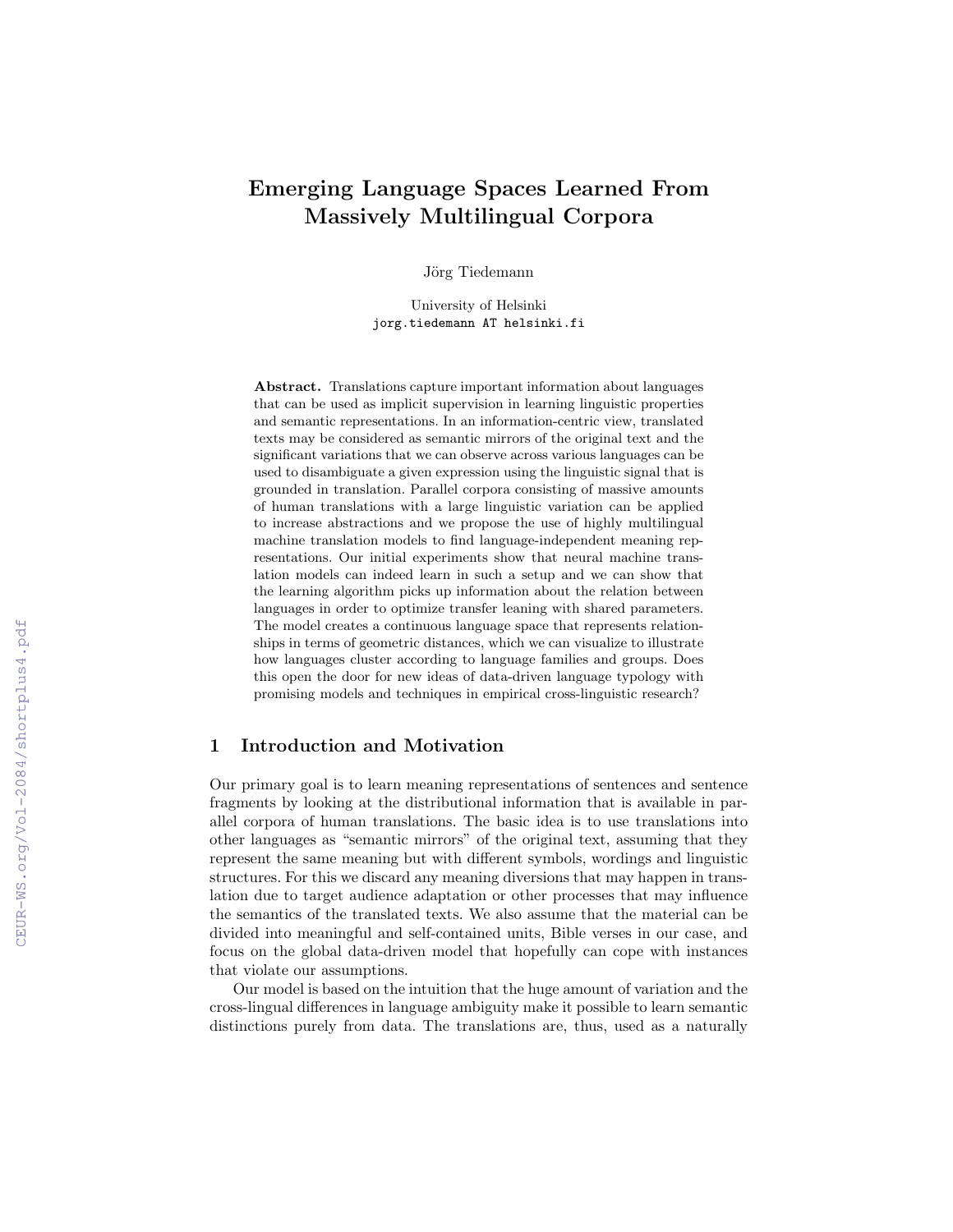occurring signal (or cross-lingual grounding) that can be applied as a form of implicit supervision for the learning procedure, mapping sentences to semantic representations that resolve language-internal ambiguities. With this approach we hope to take a step forward in one of the main goals in artificial intelligence, namely the task of natural language understanding. In this paper, however, we emphasise the use of such models in the discovery of linguistic properties and relationships between languages in particular. Having that in mind, the study may open new directions for collaborations between language technology and general linguistics. But before coming back to this, let us first look at related work and the general principles of distributional semantics with cross-lingual grounding.

The use of translations for disambiguation has been explored in various studies. Dyvik [1] proposes to use word translations to discover lexical semantic fields, Carpuat et al. [2] discuss the use of parallel corpora for word sense disambiguation, van der Plas and Tiedemann [3] present work on the extraction of synonyms and Villada and Tiedemann [4] explore multilingual word alignments to identify idiomatic expressions.

The idea of cross-lingual disambiguation is simple. The following example illustrates the effect of disambiguation of idiomatic uses of "*put off*" through translation into German:

| English: I don't want to put you off.                                         | The meeting has been put off again.           |
|-------------------------------------------------------------------------------|-----------------------------------------------|
| German: Ich will dich nicht abschrecken. Das Treffen wurde wieder verschoben. |                                               |
| Gloss: I will you not scare $(\text{off})$ .                                  | The meeting has been again <b>postponed</b> . |

Using the general idea of the distributional hypothesis that "you shall know a word by the company it keeps" [5], we can now explore how cross-lingual context can serve as the source of information that defines the semantics of given sentences. As common in the field of distributional semantics, we will apply semantic vector space models that describe the meaning of a word or text by mapping it onto a position (a real-valued vector) in some high-dimensional Euclidean space. Various models and algorithms have been proposed in the literature (see, e.g., [6, 7]) and applied to a number of practical tasks. Predictive models based on neural network classifiers and neural language models [8, 9] have superseded models that are purely based on co-occurrence counts (see [10] for a comparison of common approaches). Semantic vector spaces show even interesting algebraic properties that reflect semantic compositionality, support vector-based reasoning and can be mapped across languages [11, 12]. Multilingual models have been proposed as well [13, 14]. Neural language models are capable of integrating multiple languages [15], which makes it possible to discover relations between them based on the language space learned purely from the data.

Our framework will be neural machine translation (NMT) that applies an encoder-decoder architecture, which runs sequentially through a string of input symbols (for example words in a sentence) to map the information to dense vector representations, which will then be used to decode that information in another language. Figure 1 illustrates the general principle with respect to the classical Vauquois triangle of machine translation [16].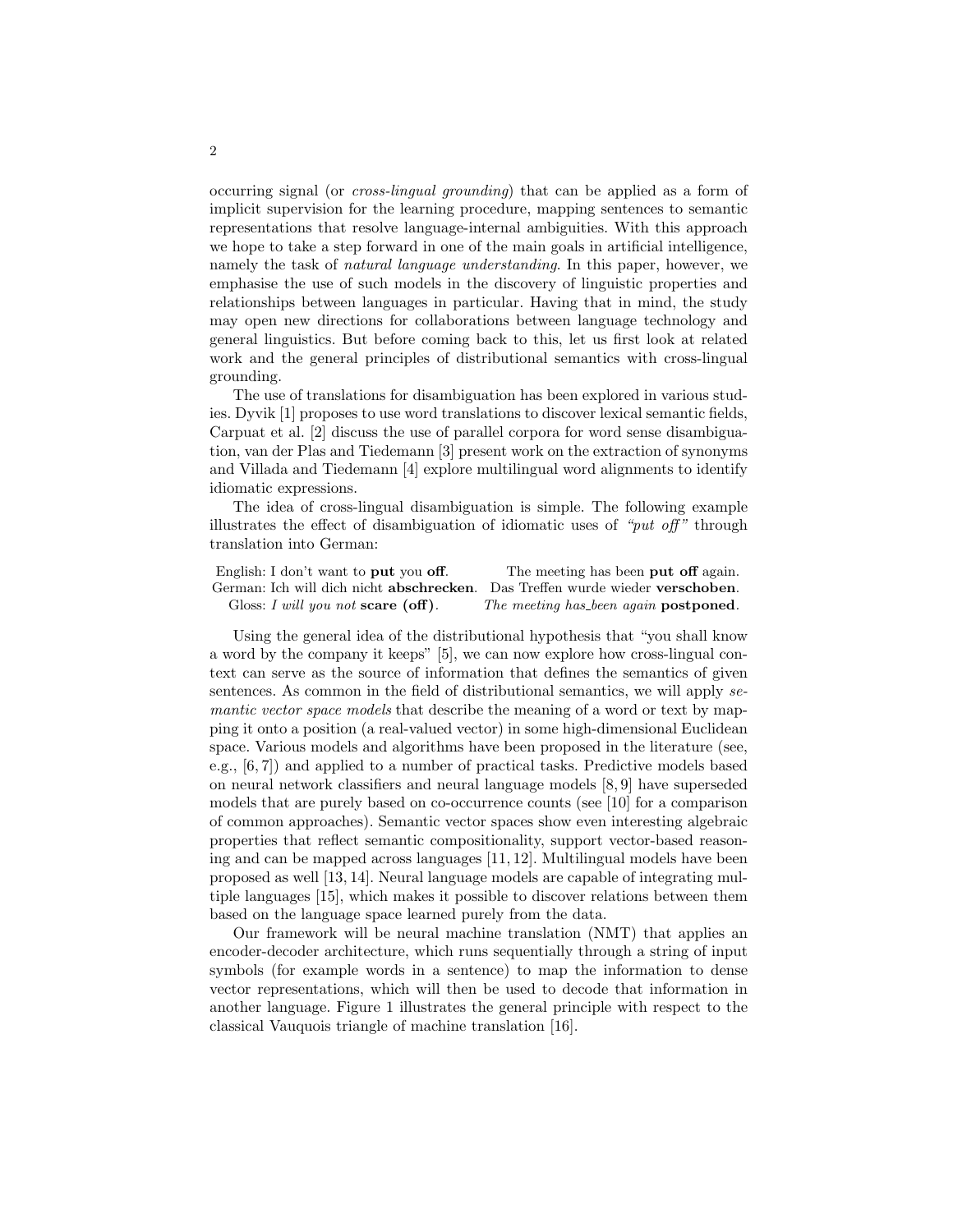

Fig. 1. Conceptual illustrations of neural machine translation and abstractions to meaning representations.

Translation models are precisely the kind of machinery that tries to transfer the meaning expressed in one language into another by analysing (understanding) the input and generating the output. NMT tries to learn that mapping from data and, thus, learns to "understand" some source language in order to produce proper translations in a target language from given examples. Our primary hypothesis is that we can increase the level of abstraction by including a larger diversity in the training data that pushes the model to improve compression of the growing variation and complexity of the task. We will test this hypothesis by training multilingual models over hundreds or even almost a thousand languages to force the MT model to abstract over a large proportion of the World's linguistic diversity.

As a biproduct of multilingual models with shared parameters, we will obtain a mapping of languages to a continuous vector space depicting relations between individual languages by means of geometric distances. In this paper, we present our initial findings when training such a model with over 900 languages from a collection of Bible translations and focus on the ability of the model to pick up genetic relations between languages when being forced to cover many languages in one single model.

In the following, we will first present the basic architecture of the neural translation model together with the setup for training multilingual models. After that we will discuss our experimental results before concluding the paper with some final comments and prospects for future work.

## 2 Multilingual Neural Machine Translation

Neural machine translation typically applies an end-to-end network architecture that includes one or several layers for encoding an input sentence into an internal dense real-valued vector representation and another layer for decoding that representation into the output of the target language. Various variants of that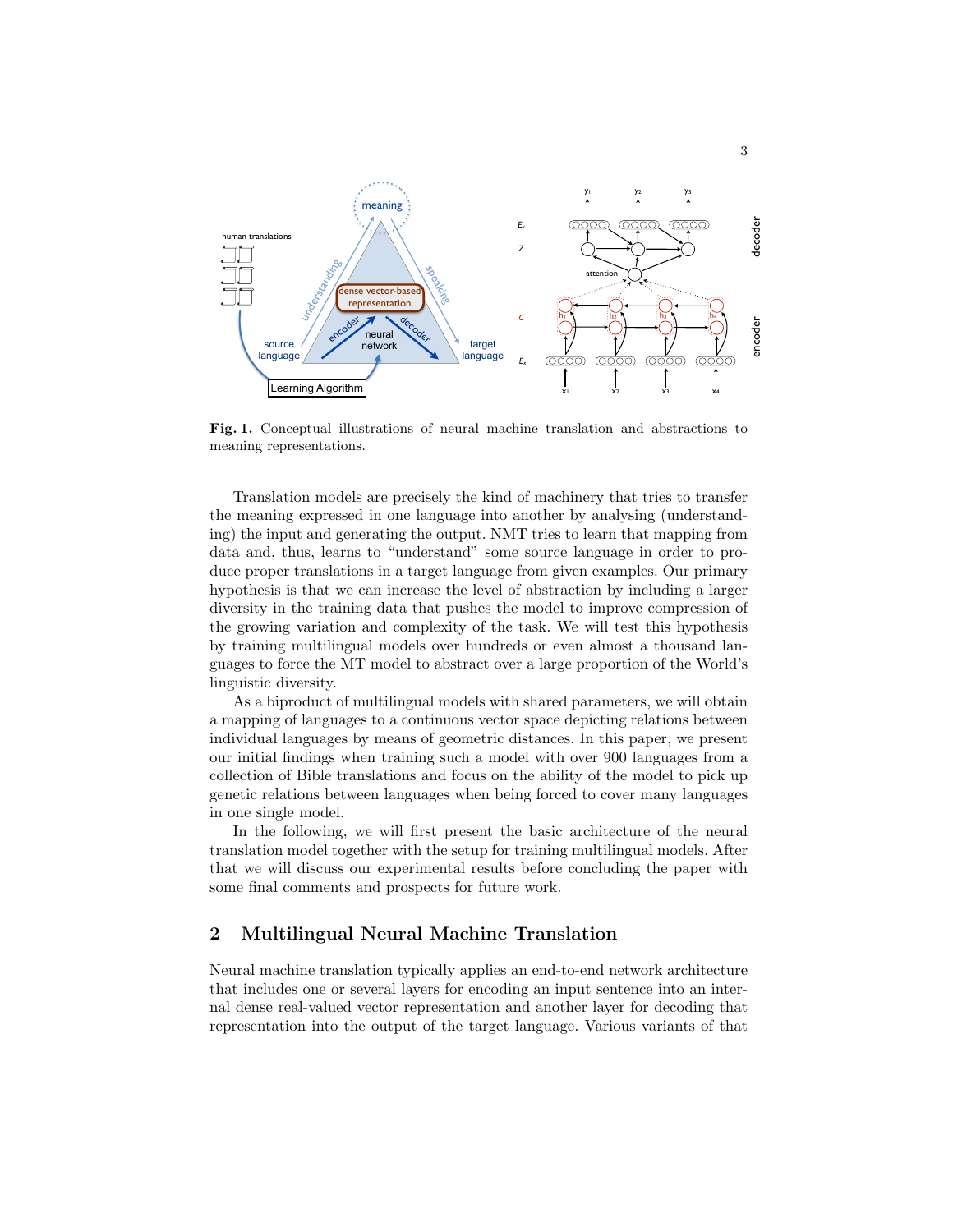model have been proposed in the recent literature [17, 18] with the same general idea of compressing a sentence into a representation that captures all necessary aspects of the input to enable proper translation in the decoder. An important requirement is that the model needs to support variable lengths of input and output. This is achieved using recurrent neural networks (RNNs) that naturally support sequences of arbitrary lengths. A common architecture is illustrated in Figure 1:

Discrete input symbols are mapped via numeric word representations (embeddings  $E$ ) onto a hidden layer  $(C)$  of context vectors  $(h)$ , in this case by a bidirectional RNN that reads the sequence in a forward and a reverse mode. The encoding function is often modeled by special memory units and all model parameters are learned during training on example translations. In the simplest case, the final representation (returned after running through the encoding layer) is sent to the decoder, which unrolls the information captured by that internal representation. Note that the illustration in Figure 1 includes an important addition to the model, a so-called attention mechanism. Attention makes it possible to focus on particular regions from the encoded sentence when decoding [18] and, with this, the representation becomes much more flexible and dynamic and greatly improves the translation of sentences with variable lengths.



Source: DAN I don't know what to say. Target: Jeg ved ikke, hvad jeg skal sige.

Source: SWE I don't know what to say. Target: Jag vet inte vad jag ska säga.

Source: GER I don't know what to say. Target: Ich finde keine Worte.

Source: DUT I don't know what to say. Target: Ik heb er geen woorden voor.

Fig. 2. Multilingual Neural MT and training data with language flags.

All parameters of the network are trained on large collections of human translations (parallel corpora) typically by some form of gradient descent (iterative function optimisation) that is backpropagated through the network. The attractive property of such a model is the ability to learn representations that reflect semantic properties of the input language through the task of translation. However, one problem is that translation models can be "lazy" and avoid abstractions if the mapping between source and target language does not require any deep understanding. This is where the idea of multilinguality comes into the picture: If the learning algorithm is confronted with a large linguistic variety

4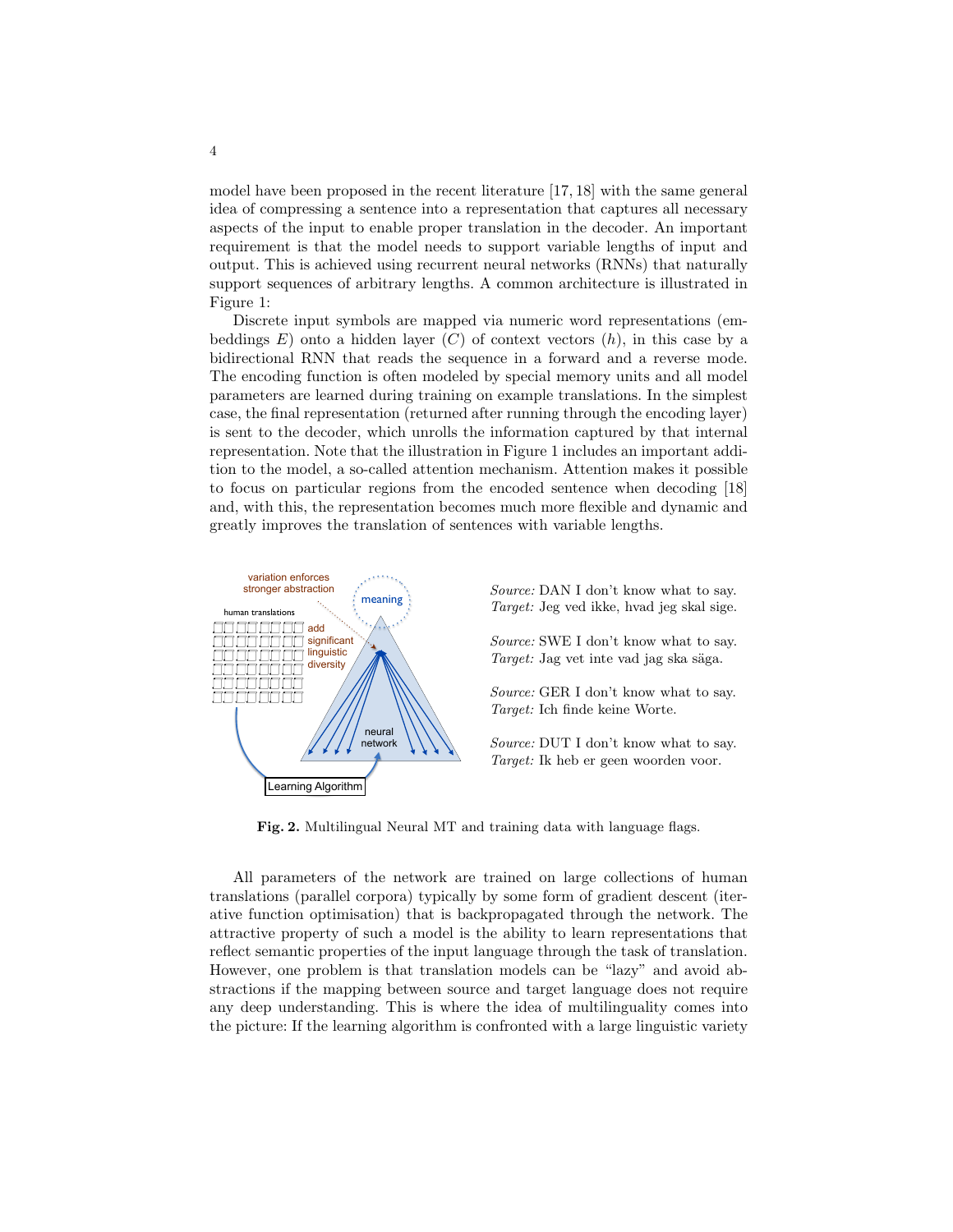then it has to generalize and to forget about language-pair-specific shortcuts. Covering substantial amounts of the world's linguistic diversity as we propose pushes the limits of the approach and strong abstractions in C can be expected. Figure 2 illustrates the intuition behind that idea.

Various multilingual extensions of NMT have already been proposed in the literature. The authors of [19, 20] apply multitask learning to train models for multiple languages. Zoph and Knight [21] propose a multi-source model and [22] introduces a character-level encoder that is shared across several source languages. In our setup, we will follow the main idea proposed by Johnson et al. [23]. The authors of that paper suggest a simple addition by means of a language flag on the source language side (see Figure 2) to indicate the target language that needs to be produced by the decoder. This flag will be mapped on a dense vector representation and can be used to trigger the generation of the selected language. The authors of the paper argue that the model enables transfer learning and supports the translation between languages that are not explicitly available in training. This ability gives a hint of some kind of vectorbased "interlingua", which is precisely what we are looking for. However, the original paper only looks at a small number of languages and we will scale it up to a larger variation using significantly more languages to train on. More details will be given in the following section.

#### 3 Experiments and Results

Our question is whether we can use a standard NMT model with a much larger coverage of the linguistic diversity of the World in order to maximise the variation signalling semantic distinctions that can be picked up by the learning procedures. Figure 3 illustrates our setup based on a model trained on over 900 languages from the multilingual Bible corpus [24].

We trained the model in various batches and observed the development of the model in terms of translation quality on some small heldout data. The heldout data refers to an unseen language pair, Swedish-Portuguese in our case (in both directions). We selected those languages in order to see the capabilities of the system to translate between rather distant languages for which a reasonable number of closely related languages are in the data collection to improve knowledge transfer.

The results demonstrate so far that the network indeed picks up the information about the language to be produced. The decoder successfully switches to the selected language and produces relatively fluent Bible-style text. The adequacy of the translation, however, is rather limited and this is most probably due to the restricted capacity of the network with such a load of information to be covered. Nevertheless, it is exciting to see that such a diverse material can be used in one single model and that it learns to share parameters across all languages. One of the most interesting effects that we can observe is the emerging language space that relates to the language flags in the data. In Figure 4 we plot the language space (using t-SNE [25] for projecting to two dimensions) coloured by language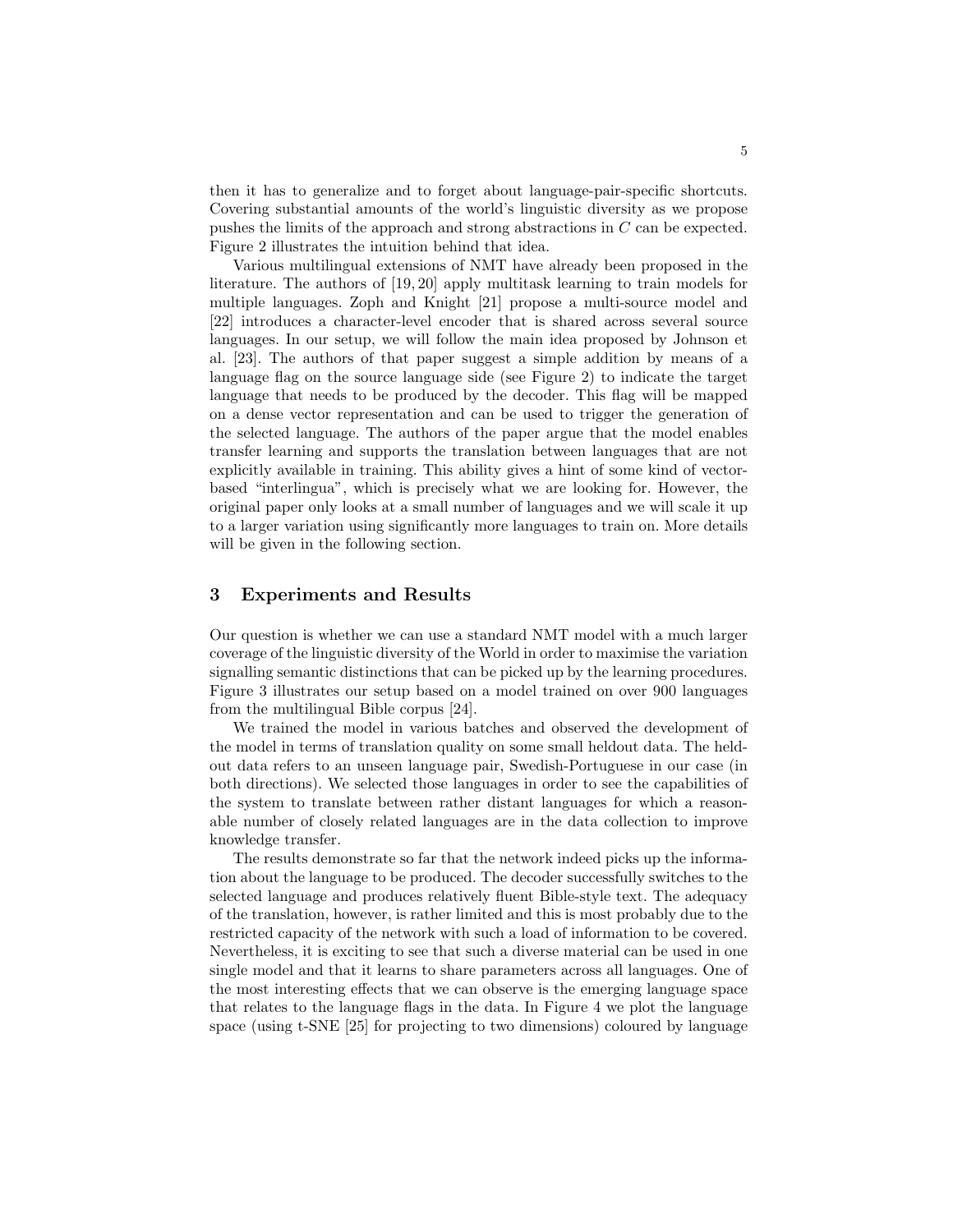

Fig. 3. Experimental setup: Bible translations paired with English as either source or target language are used to train one single multilingual NMT model including language flags on the source language side. Language flags are mapped onto a continuous vector space of language embeddings.

family for the ten language families / groups with most members in our data set.

We can see that languages roughly cluster according to the family they belong to. Note that this is purely learned from the data based on the objective to translate between all of them with a single model. The training procedure learns to map closely related languages near to each other in order to increase knowledge transfer between them. This development is very encouraging and demonstrates the ability of the neural network model to optimise parameter sharing to make most out of the model's capacity.

An interesting question coming out of this study is whether such multilingual translation models can be used to learn linguistic properties of the languages involved. Making it possible to measure the distance between individual languages in the emerging structures could be useful in data-driven language typology and other cross-linguistic studies. The results so far, do not reveal a lot of linguistically interesting relations besides the projection of languages onto a global continuous space with real-values distances between them. Nevertheless, quantifying the distance is potentially valuable and provides a more fine-grained relation than discrete relations coming from traditional family trees. It is, however, still an open question what kind of properties are represented by the language embeddings and further studies are necessary to see whether specific linguistic features can be identified and isolated from the distributed representations. There is a growing interest in interpretability of emerging structures and related work already demonstrates the ability of predicting typological features with similar language representations [26].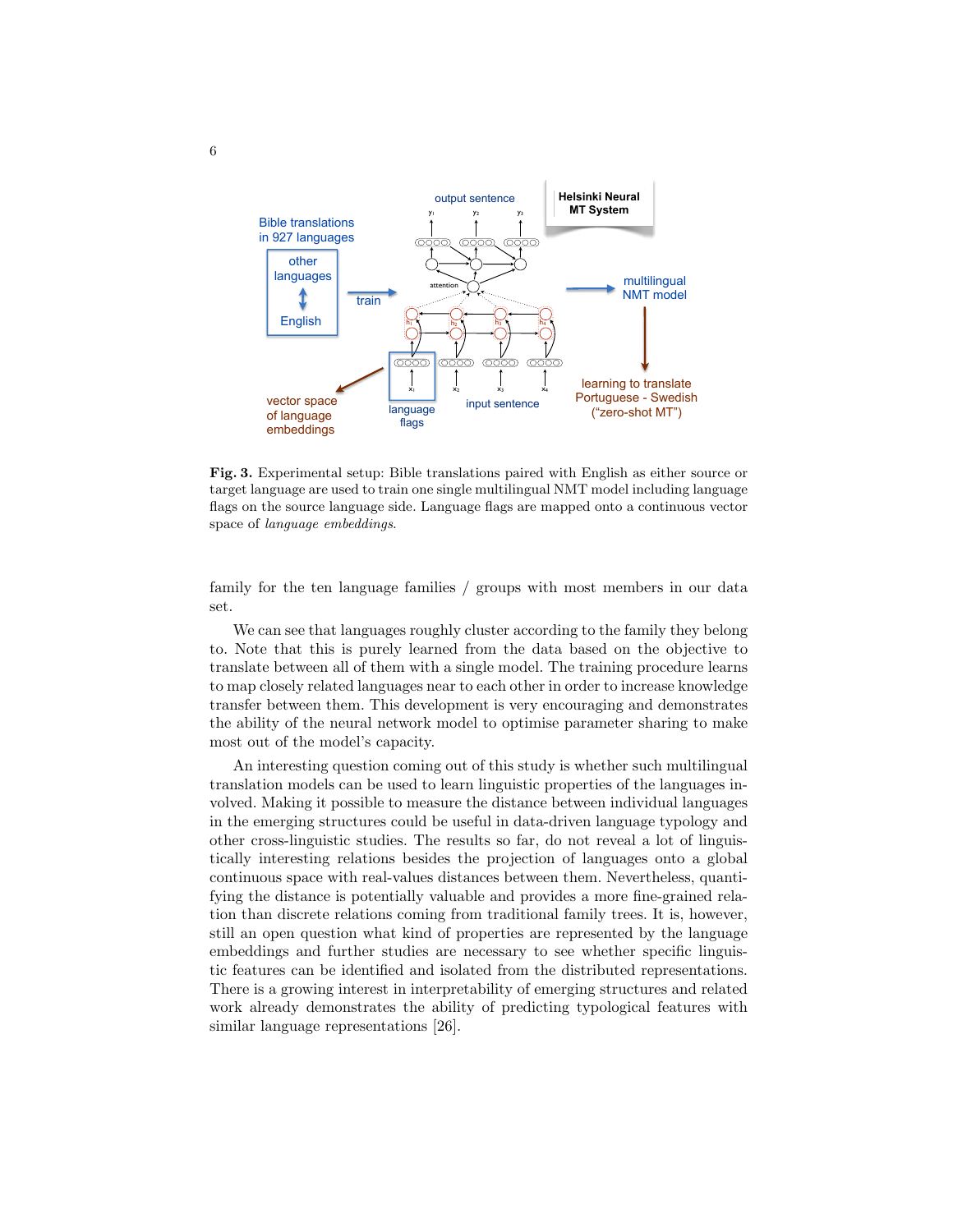

Fig. 4. Continuous language space that emerges from multilingual NMT (t-SNE plot).

Massively parallel data sets make it now possible to study specific typological structures with computational models, for example tense and aspect as in [27], and we intend to follow up our initial investigations of NMT-based representations in future research along those lines. We also plan to consider other domains than the one of religious texts but it is difficult to obtain the same coverage of the linguistic space with different material. Unbalanced mixtures will be an option but difficult to train. Resources like the Universal Declarations of Human Rights are an option but, unfortunately, very sparse.

Another direction is to explore the inter-lingual variations and language developments using, for example, the alternative translations that exist for some languages in the Bible corpus. However, even here the data is rather sparse and it remains to be seen how reliable any emerging pattern will be. Crucial for the success will be a strong collaboration with scholars from the humanities, which shows the important role of digital humanities as a field.

## 4 Conclusions

In this paper, we present our experiments with highly multilingual translation models. We trained neural MT models on Bible translations of over 900 languages in order to see whether the system is capable of sharing parameters across a large diverse sample of the World's languages. Our motivation is to learn languageindependent meaning representations using translations as implicit semantic supervision and cross-lingual grounding. Our pilot study demonstrates that such a model can pick up the relationship between languages purely from the data and the translation objective. We hypothesise that such a data-driven setup can be interesting for cross-linguistic studies and language typology. In the future, we would like to investigate the emerging language space in more detail also in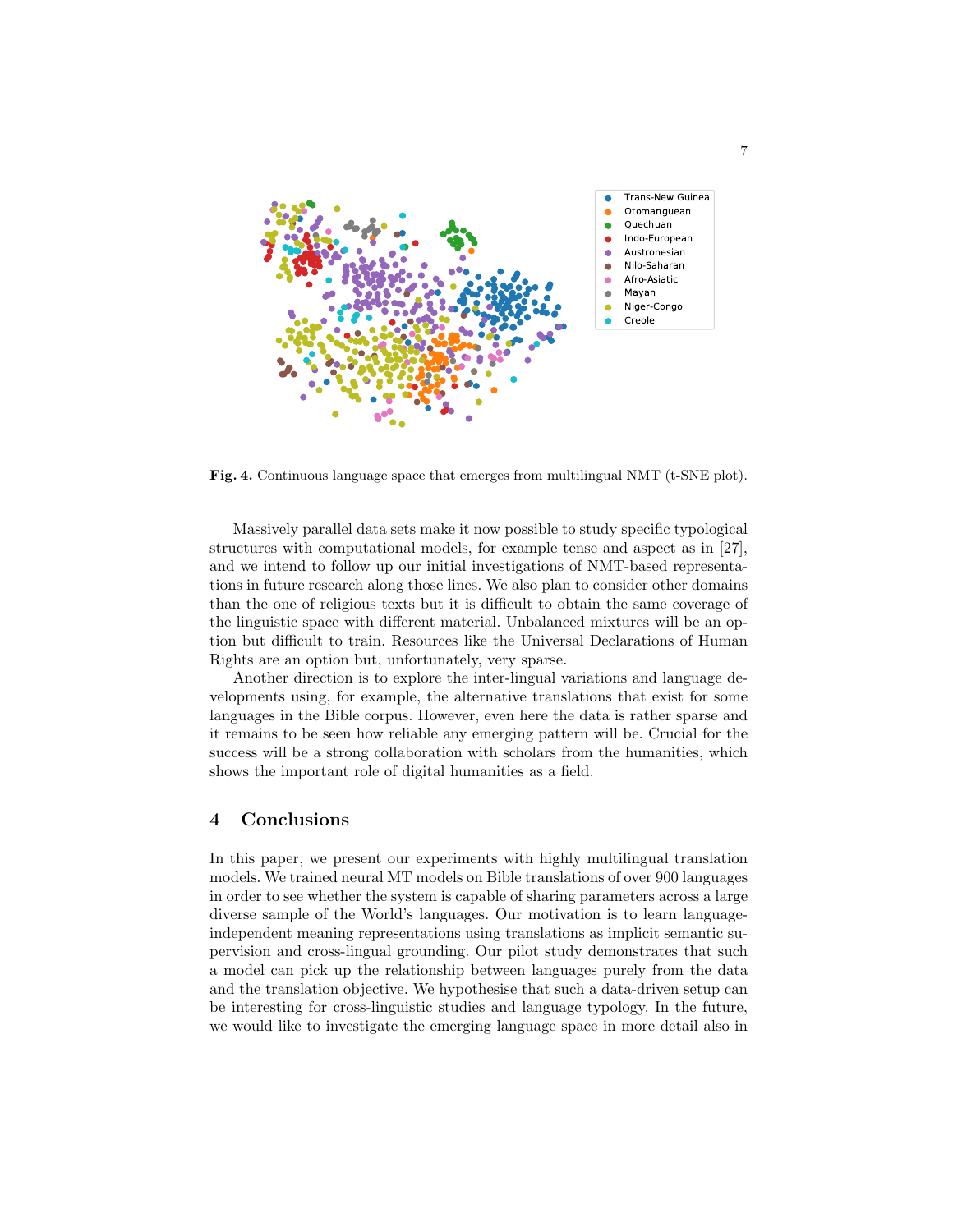connection with alternative network architectures and training procedures. We believe that empirical methods like this one based on automatic representation learning will have significant impact on studies in linguistics providing an objective way of investigating properties and structures of human languages emerging from data and distributional patterns.

## Acknowledgements

We would like to thank the anonymous reviewers for their valuable comments and suggestions as well as the Academy of Finland for the support of the research presented in the paper with project 314062 from the ICT 2023 call on Computation, Machine Learning and Artificial Intelligence.

#### References

- 1. Dyvik, H.: Translations as semantic mirrors: From parallel corpus to WordNet. Language and Computers, Advances in Corpus Linguistics 16 (2002) 311–326
- 2. Carpuat, M.: NRC: A machine translation approach to cross-lingual word sense disambiguation (semeval-2013 task 10). In: Proc. of SemEval. (2013) 188–192
- 3. van der Plas, L., Tiedemann, J.: Finding synonyms using automatic word alignment and measures of distributional similarity. In: Proc. of COLING/ACL. (2006) 866– 873
- 4. Villada Moirón, B., Tiedemann, J.: Identifying idiomatic expressions using automatic word-alignment. In: Proc. of Multiword Expressions in a Multilingual Context. (2006)
- 5. Firth, J.: A synopsis of linguistic theory 1930-1955. Studies in Linguistic Analysis (special volume of the Philological Society) (1957) 1–32
- 6. Erk, K.: Vector space models of word meaning and phrase meaning: A survey. Language and Linguistics Compass  $6(10)$  (2012) 635–653
- 7. Clark, S.: Vector Space Models of Lexical Meaning. Handbook of Contemporary Semantics. Wiley-Blackwell (2015) in press.
- 8. Bengio, Y., Ducharme, R., Vincent, P., Jauvin, C.: A neural probabilistic language model. Journal of Machine Learning Research 3 (2003) 1137–1155
- 9. Mikolov, T., Chen, K., Corrado, G., Jeffrey, D.: Efficient estimation of word representations in vector space. http://arxiv.org/abs/1301.3781 (2013)
- 10. Baroni, M., Dinu, G., Kruszewski, G.: Don't count, predict! a systematic comparison of context-counting vs. context-predicting semantic vectors. In: Proc. of ACL, Baltimore, Maryland, Association for Computational Linguistics (June 2014) 238–247
- 11. Mikolov, T., Yih, W.t., Zweig, G.: Linguistic regularities in continuous space word representations. In: Proceedings of the 2013 Conference of the North American Chapter of the Association for Computational Linguistics: Human Language Technologies, Atlanta, Georgia, Association for Computational Linguistics (June 2013) 746–751
- 12. Mikolov, T., Le, Q.V., Sutskever, I.: Exploiting similarities among languages for machine translation. http://arxiv.org/pdf/1309.4168.pdf (2013)
- 13. Zou, W.Y., Socher, R., Cer, D., Manning, C.D.: Bilingual word embeddings for phrase-based machine translation. In: Proc. of EMNLP. (2013) 1393–1398